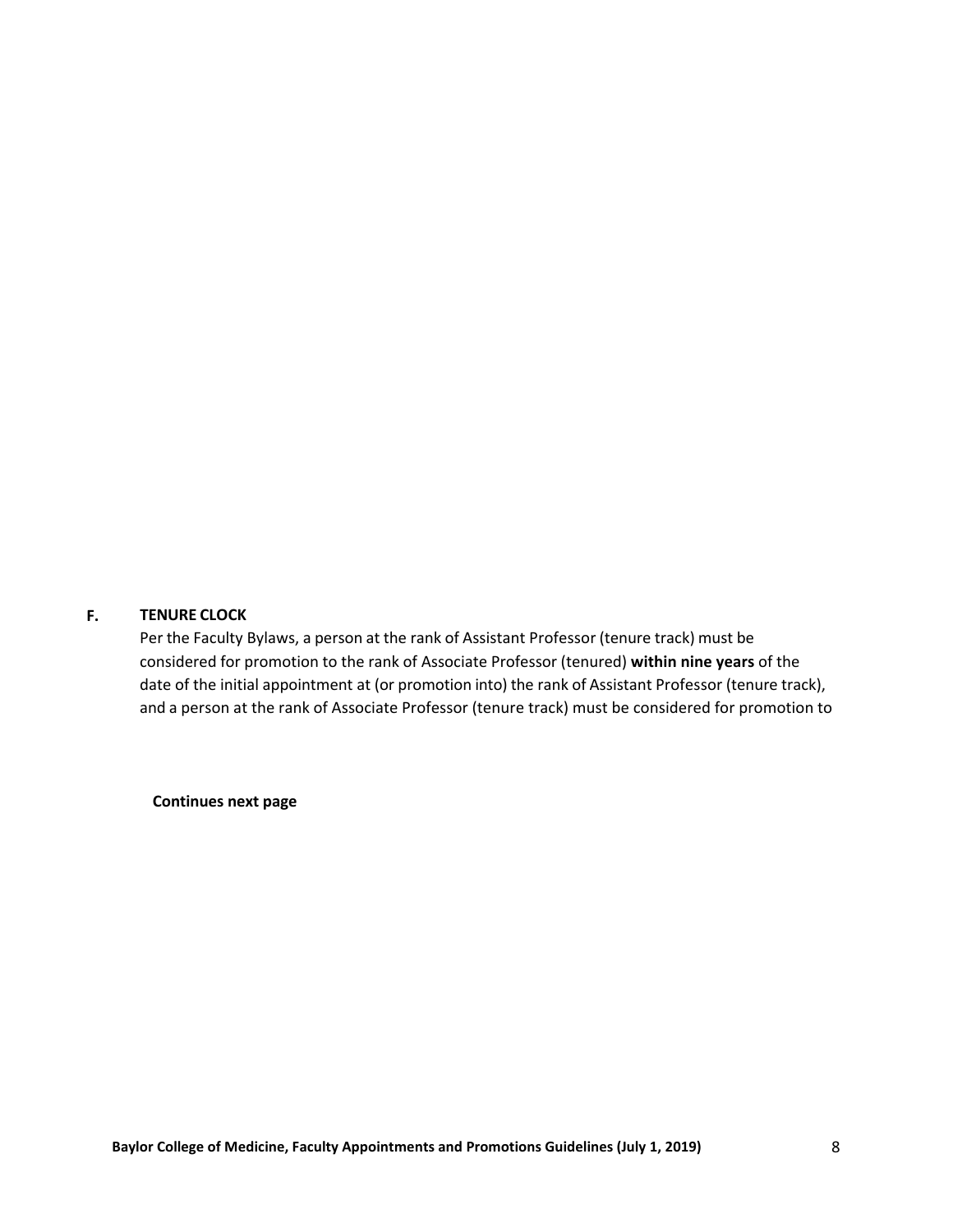the rank of Associate Professor (tenured) **within three years** of the date of the initial appointment at the rank of Associate Professor (tenure track). Promotion to the rank of Associate Professor (tenure track) from Assistant Professor (tenure track) does not change the original nine-year tenure clock.

If the rank of Associate Professor (tenure track) is the initial tenure track appointment at the College, tenure must be awarded within three years of appointment. If not promoted to tenure, the faculty member must be terminated, transferred to equivalent rank (non-tenure track), submitted for promotion to next rank (non-tenured), or—if time is remaining on the tenure clock and deficiencies are corrected—recommended again for promotion to Associate Professor (tenured) before the tenure clock isover.

The nine-year or three-year tenure clock continues if the faculty member takes a leave of absence during this period and returns to the College. However, the tenure clock may be suspended for up to 12 months, under certain circumstances (see following section on Tenure Clock Suspension). Stopping or suspension of the tenure clock does not occur automatically. Suspension of the tenure clock must be requested formally (following the procedure described in the section on Tenure Clock Suspension).

Once designated as Assistant Professor (tenure track) or Associate Professor (tenure track), the faculty member cannot be changed to a non-tenure track or non-tenured rank unless there are compelling reasons to do so and the faculty member is informed of the reasons.

Faculty transitioned from tenure track to non-tenured positions cannot be considered for promotion to a tenure track or tenured position without a compelling reason approved by Faculty Affairs and the academic head of Faculty Affairs.

A person who moves from a Full-time (tenure track) faculty rank to a Voluntary faculty rank and returns to the (tenure track) rank would have the **initial appointment date**, rather than the return or re-appointment date, control the interval for consideration for the tenured position.

A person who leaves the Full-time faculty without becoming a member of the Voluntary faculty must be newly appointed if returned to the Full-time faculty, and his/her tenure clock would be **restarted** with the new appointment rather than continued from the time of a previous appointment as Assistant Professor (tenure track) or Associate Professor (tenure track).

If an Assistant Professor (tenure track) or Associate Professor (tenure track) **transfers** from department "A" to another department, "B," either with or without a previous secondary appointment in department "B," the tenure clock is not restarted; it retains the tenure date from department "A."

A person at the rank of Assistant Professor (tenure track) or Associate Professor (tenure track) may be proposed for the rank of Associate Professor (tenured) before the completion of the nine-year or three-year interval.

## **Tenure Clock Suspension**

A faculty member may seek suspension of the tenure clock for a cumulative 12 months if such faculty member can show, to the satisfaction of the full FAP Committee as outlined below, one or more of the following exceptional circumstances: 1) leave of absence under the Family Medical Leave Act; 2) chronic serious medical circumstance of faculty member or serious medical circumstance of immediate family member; 3) personal or family tragedy; or 4)